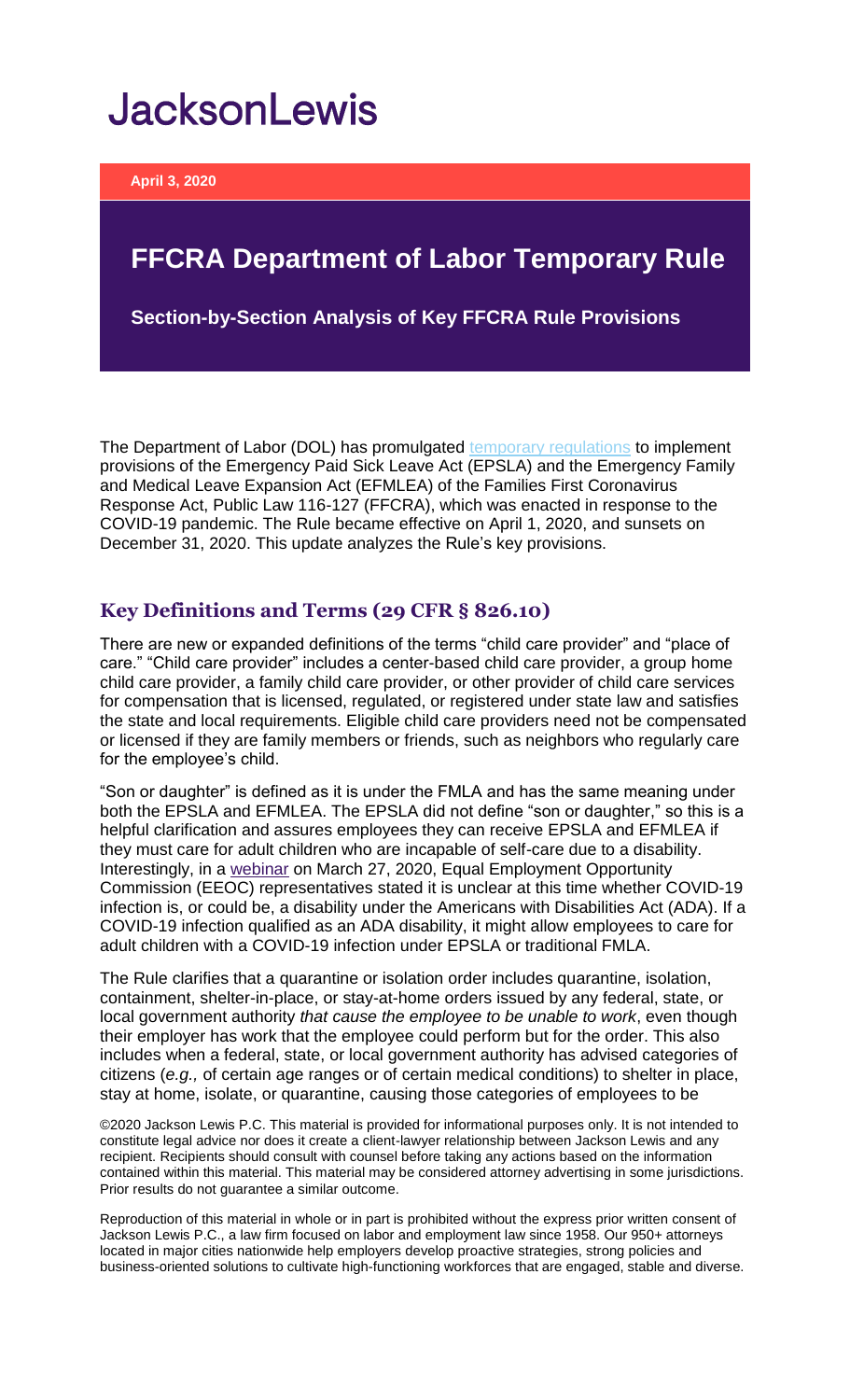unable to work even though their employers have work for them. This guidance is new and there is a lot to consider. Employers must closely evaluate the "but for" test, in particular, as it relates to businesses that continue to operate as "essential businesses." This also clarifies that employees who are directed not to work under laws such as New York's Matilda's Law may receive EPSLA leave.

Several significant caveats are offered concerning telework. First, telework is inappropriate if there are extenuating circumstances (such as serious COVID-19 symptoms) that prevent employees from performing work. Employers should closely evaluate directing employees to telework when they or their family members are seriously ill. Second, employees who are teleworking for COVID-19-related reasons must always record — and be compensated for — all hours actually worked, including overtime, in accordance with Fair Labor Standards Act (FLSA) requirements. An employer is not required to compensate employees for unreported hours worked while teleworking for COVID-19-related reasons unless the employer knew or should have known about such telework. Finally, the DOL clarifies that the continuous workday rule does not apply to telework for COVID-19-related reasons, as it would undermine the objective of employers and employees adopting flexible telework arrangements that would permit supervision of children or care for ill family members. The DOL explained as follows in the Preamble to the Temporary Rule:

*The FFCRA and these regulations encourage employers and employees to implement highly flexible telework arrangements that allow employees to perform work, potentially at unconventional times, while tending to family and other responsibilities, such as teaching children whose schools are closed for COVID-19 related reasons. But section 790.6 and the Department's continuous workday guidance generally provide that all time between performance of the first and last principal activities is compensable work time. See 29 CFR 790.6(a). Applying this guidance to employers with employees who are teleworking for COVID-19 related reasons would disincentivize and undermine the very flexibility in teleworking arrangements that are critical to the FFCRA framework Congress created within the broader national response to COVID-19.*

#### **Paid Leave Entitlements (29 CFR § 826.20)**

Employees can receive EPSLA leave for one of six reasons. When employees are subject to a federal, state, or local quarantine or isolation order related to COVID-19 (EPSLA reason #1), they may take leave only if "but for" being subject to the order, they would be able to perform work that is otherwise allowed or permitted by their employers. This means employees must be unable to work because they are subject to the order; employees are not entitled to leave because the business or customers are subject to such orders. Several conditions must be met for employees to qualify for leave:(1) employers must have work for them to do; (2) employers must allow or permit employees to do work; and (3) employees must be unable to perform the work because of a quarantine or isolation order.

The Preamble provides an example of a lawyer that is under a stay at home order and is allowed to telework. In this circumstance, the DOL says the lawyer does not qualify for EPSLA leave. However, the example goes on to describe the lawyer being unable to telework because of a power outage or similar extenuating circumstance. The DOL says, in this instance, the attorney would be eligible for EPSLA leave during the period of the power outage or extenuating circumstance. The DOL's use of a "but for" test arguably considerably limits the instances when employees are eligible for leave despite being subject to quarantine or isolation orders. For example, employees would not be eligible if employers do not have work for employees because they close their business even if orders forced employers to close, or indirectly caused them to close because customers were forced to stay home under stay-at-home orders. Not surprisingly, employees also are not entitled to leave if they are allowed and able to telework.

Employees can receive EPSLA leave if they have been advised by health care providers to self-quarantine due to concerns related to COVID-19 (EPSLA reason #2).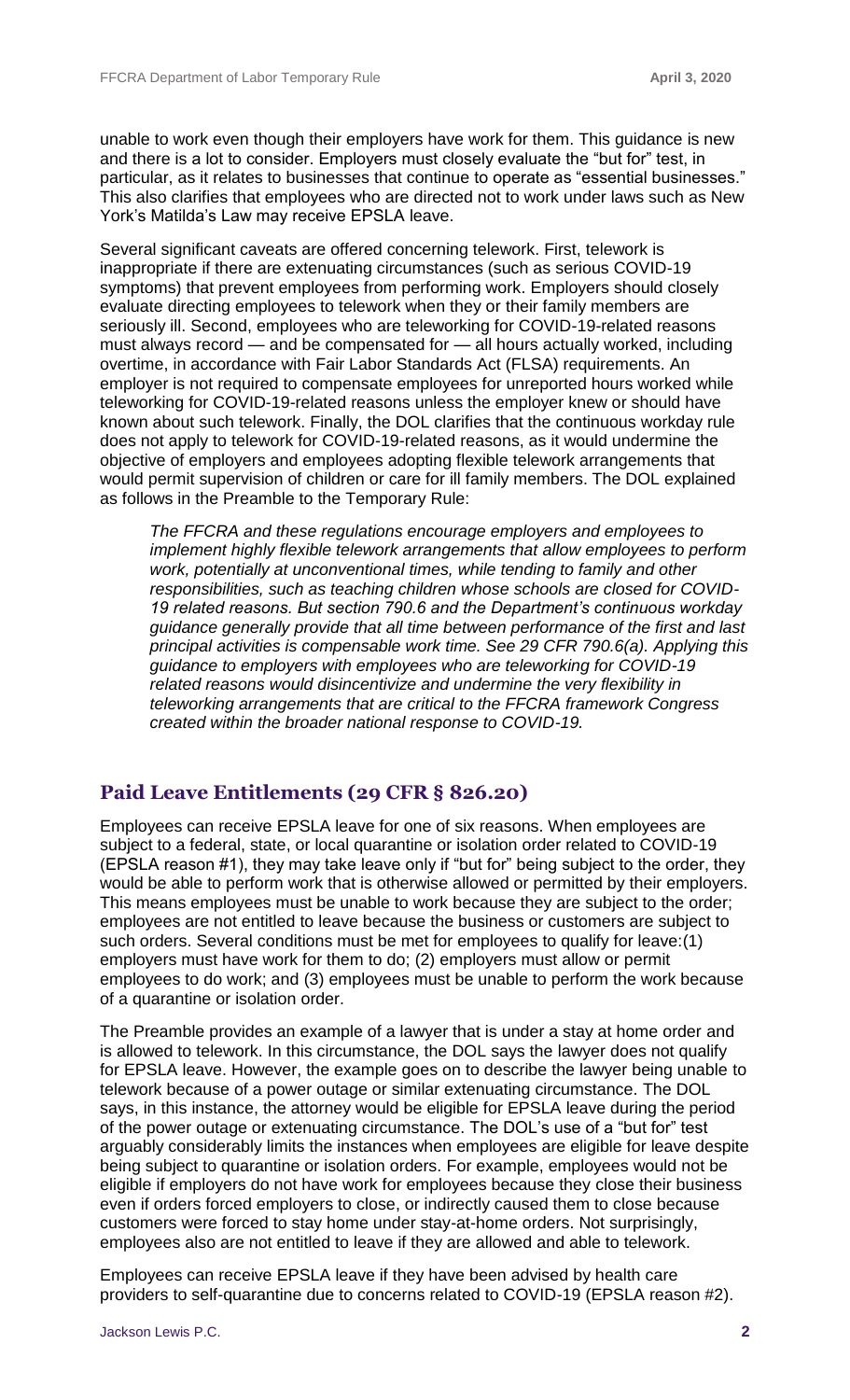Health care providers must advise employees to self-quarantine based on a belief that they have COVID-19, may have COVID-19, or are particularly vulnerable to COVID-19, and following their health care provider's advice to self-quarantine prevents them from being able to work, either at their normal workplace or by teleworking.

Employees may receive EPSLA leave if they are experiencing symptoms of COVID-19 and seeking medical diagnosis from a health care provider (EPSLA reason #3). The symptoms can include fever, dry cough, shortness of breath, or any other COVID-19 symptoms identified by the U.S. Centers for Disease Control and Prevention (CDC). However, the EPSLA leave is limited to the time employees are unable to work because they are taking affirmative steps to obtain medical diagnoses such as making, waiting for, or attending an appointment for a test for COVID-19. Leave of this type is not available if employees are self-quarantining without seeking a medical diagnosis or if employees are able to telework while waiting for test results and their employers have work for them to perform and permit telework from the location where the employees are waiting. Employees may continue to take leave while experiencing symptoms or after testing positive for COVID-19, regardless of symptoms, provided their health care providers advise them to self-quarantine. Employees who are unable to telework may take leave while awaiting test results regardless of their symptom severity. Employees who have COVID-19 symptoms, seek medical advice, but do not meet criteria for the test (and thus are not technically seeking a diagnosis of COVID-19), may be eligible for leave under EPSLA reason #2 if their health care providers advise them to selfquarantine and they meet the other requirements for EPSLA reason #2.

Employees may receive EPSLA leave if they are caring for an "individual" who is either subject to an order as described in EPSLA reason #1 or is directed to self-quarantine as described in EPSLA reason #2 (EPSLA reason #4). The EPSLA's definition of an "individual" is broader than the FMLA's definition of covered family members; it means an employee's immediate family member, a person who regularly resides in the employee's home, or a similar person with whom the employee has a relationship that creates an expectation that the employee would care for the person if he or she were quarantined or self-quarantined. For this purpose, "individual" does not include persons with whom the employee has no personal relationship.

Leave for EPSLA reason #4 is allowed only if *but for* a need to care for an individual, employees would be able to perform work for their employers, either at their normal workplace or by teleworking. In other words, employees may not receive EPSLA leave if their employers do not have work for them. Additionally, employees must have a genuine need to care for an individual, and they must be unable to perform work for their employers because the care recipient depends on them to care for them because the care recipients are subject to a quarantine or isolation order described in EPSLA reason #1 or having been advised to self-quarantine for reasons described in EPSLA reason #2.

Employees may receive EPSLA leave if they are caring for their "son or daughter" whose school or place of care has been closed for a period of time, whether by order of a State or local official or authority or at the decision of the individual school or place of care, or if the son or daughter's child care provider is unavailable, for reasons related to COVID-19 (EPSLA reason #5). This leave is only available if no other suitable person is available to care for the son or daughter during the leave period. The Rule states employees generally do not need to take leave if another suitable person, co-parent, coguardian or usual care provider is available to provide the care. As child care and supervision is a very personal decision, we expect employees may resist employer efforts to enforce this limitation.

Similar to other EPSLA leave reasons, employees may not take leave for EPSLA reason #5 unless, but for a need to care for the son or daughter, the employee would be able to perform work for their employers, either at their normal workplace or by teleworking. Employees caring for their son or daughter may not take EPSLA leave where their employers do not have work for them or they do not need to care, and actually are not caring, for their son or daughter. This same limitation and rule apply for EFMLEA.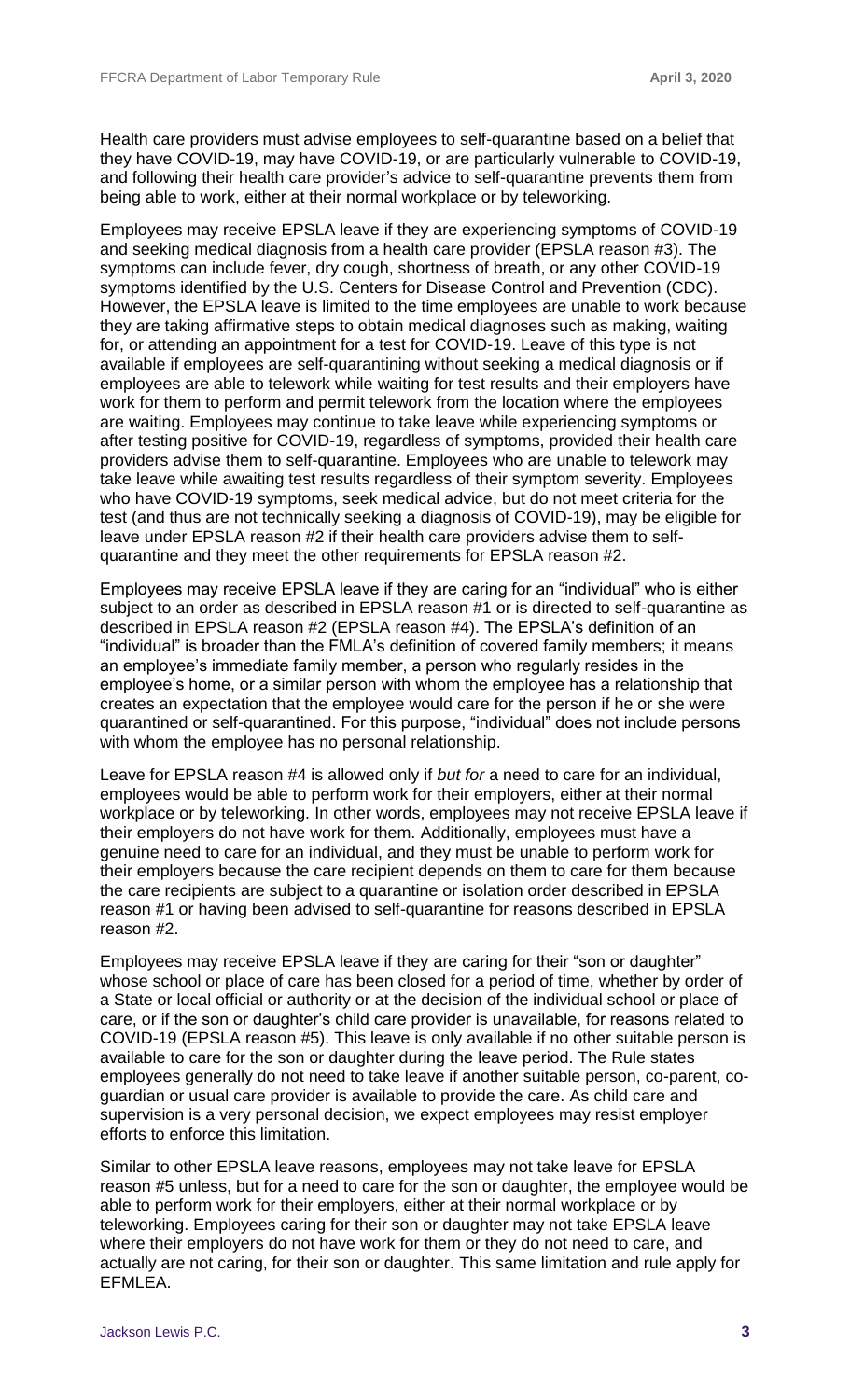Interestingly, the IRS has stated in a separate FAQ that, for care of a child over 14 during daylight hours, special circumstances must exist requiring an employee to provide care. The DOL Rule does not specifically mention this, but it appears the IRS FAQ is consistent with the principle that employees must actually be needed to care for covered children. Again, employees may resist employer attempts to enforce this, but the IRS has emphasized the need for employers to establish the right to tax credits. Therefore, employers should consider demanding greater justification for employee claims that they are needed to care for children over the age of 14 during daylight hours when seeking leave for EPSLA reason #5.

Employees are also technically eligible to take EPSLA leave if they have "a substantially similar condition" as specified by the Secretary of Health and Human Services, in consultation with the Secretary of the Treasury and the Secretary of Labor (EPSLA reason #6). Guidance has not yet been issued on this EPSLA reason. The Rule states that guidance may be provided at any time from April 1, 2020, to December 31, 2020 (the date the EPSLA is no longer in effect).

As is the case with traditional FMLA, the taking of leave under the EPSLA or EFMLEA does not impact an employee's exempt status under FLSA sections 6 and/or 7.

#### **Calculating EPSLA Leave Hours (29 CFR § 826.21)**

The Rule clarifies who would be considered full-time and, therefore, entitled to 80 hours of EPSLA leave. Employees are deemed full-time if they are normally scheduled to work at least 40 hours each workweek. Employees who do not have a normal weekly schedule also may be considered full-time if the average number of hours per workweek the employee is scheduled to work, including hours for which the employee took leave of any type, is at least 40 hours per workweek over a period of time that is the lesser of: (i) the six-month period ending on the date on which the employee takes EPSLA leave; or (ii) the entire period of the employee's employment.

Anyone who does not satisfy the full-time employee requirements is considered to work part-time. If part-time employees have a normal weekly schedule, they are entitled to an amount of EPSLA leave equal to the number of hours they normally are scheduled to work over two workweeks. If part-time employees do not have a normal weekly schedule, employers are directed to calculate EPSLA hours by using one of several methods. If employees have worked at least six months, employers should provide 14 times the average number of hours employees were scheduled to work each calendar day over the six-month period ending on the date on which employees take EPSLA leave, including any hours for which employees took leave of any type. If employees have not worked at least six months, employers should provide 14 times the number of hours they agreed employees would work on average, each calendar day, at the time of an employee's hiring; if there was no agreement at the time of hiring, employers should provide 14 times the average number of hours per calendar day employees were scheduled to work over the entire period of their employment, including hours for which employees took leave of any type.

The Rule addresses a contradiction in the EPSLA statute, which stated part-time employees would be provided an amount of EPSLA leave "equal to the average number of hours that the employee was scheduled per day over the 6-month period." The statutory language would not have provided part-time employees two weeks of compensation; the DOL included the 14-day multiplier to address this oversight and fulfill the apparent legislative intent.

#### **Calculating EPSLA Leave** *Pay* **(29 CFR § 826.22)**

Employers should pay employees who take leave for EPSLA reasons #1-#3 the higher of the employee's average "regular rate" of pay, the federal minimum wage to which the employee is entitled, or any state or local minimum wage to which the employee is entitled. Employees taking such leave are subject to a maximum limit of \$511 per day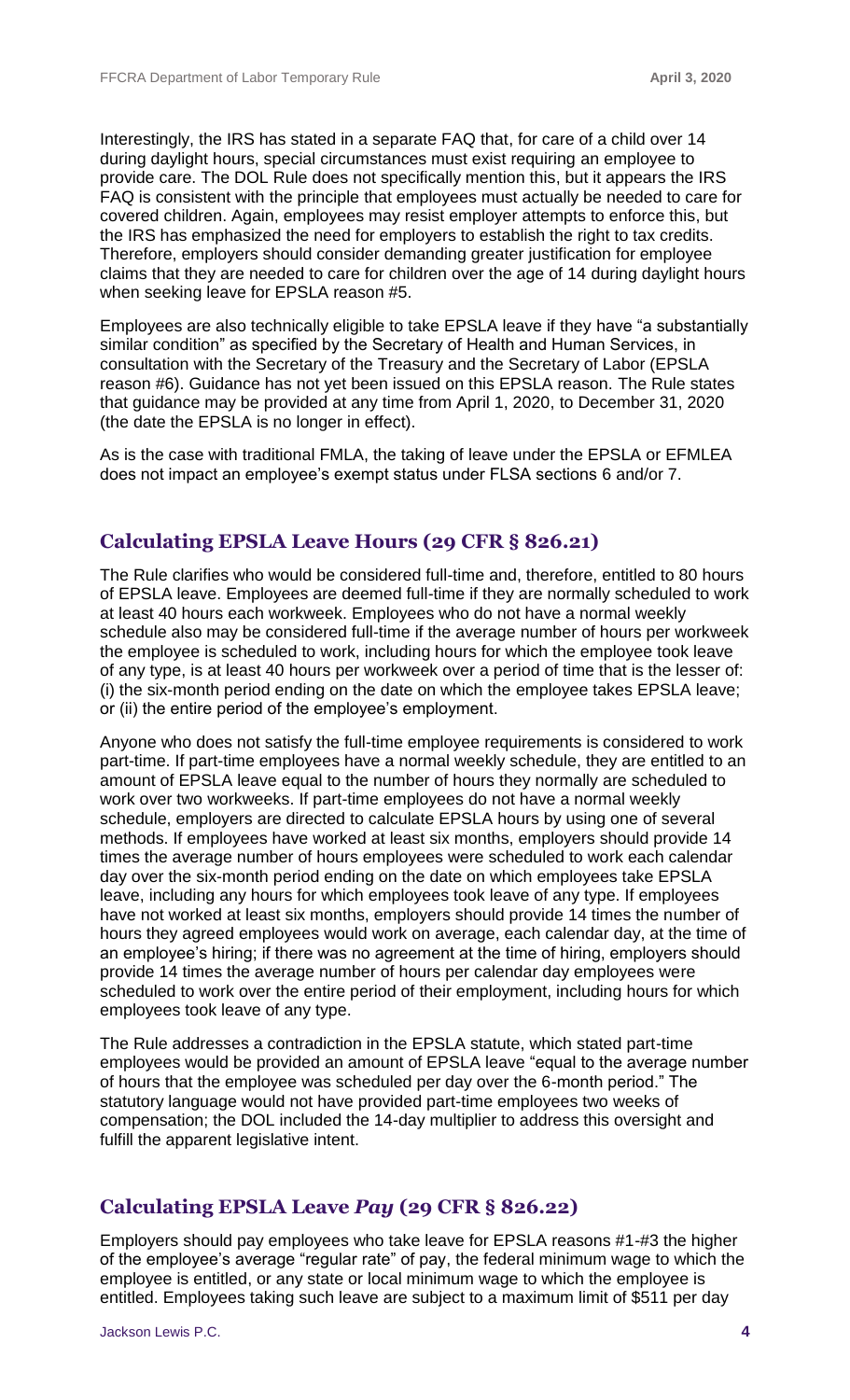and \$5,110 in the aggregate. Employers should pay employees who take leave for EPSLA reasons #4-#6 two-thirds of their average "regular rate" of pay. Employees taking such leave are subject to a maximum limit of \$200 per day and \$2,000 in the aggregate.

#### **Calculating EFMLEA Leave** *Entitlement* **(29 CFR § 826.23)**

The EFMLEA provides eligible employees a 12-week benefit that is only available from April 1, 2020, through December 31, 2020. Any EFMLEA leave employees take counts toward their usual 12 workweeks of FMLA leave for any other qualifying reason in the 12-month period employers generally use to determine FMLA entitlement.

Employees may elect to use, or employers may require employees to use, accrued leave that, under the employer's policies, would be available to employees to care for a child, such as vacation or personal leave or paid time off, concurrently with the expanded family and medical leave under the EFMLEA. The DOL acknowledged in the Preamble that traditional FMLA allows a broader use of company paid leave policies (*i.e.,* sick leave); however, the DOL believed this limitation was appropriate because EFMLEA leave is solely to care for family (*i.e.,* a child whose school or place of care is closed or whose child care provider is unavailable).

#### **Calculating EFMLEA Leave** *Pay* **(29 CFR § 826.24)**

The initial two weeks of EFMLEA leave is unpaid. As noted, employees may substitute available EPSLA leave or accrued paid personal time for this unpaid EFMLEA leave. For each day an employee uses EFMLEA leave after the initial two-week period, employers must pay eligible employees two-thirds of their average "regular rate" of pay for each hour an employee is scheduled to work that day, subject to the maximum of \$200 per day and \$10,000 in the aggregate for the additional 10-week period.

Unlike EPSLA leave, employers calculate EFMLEA leave in the same manner for fulland part-time workers. Employers pay employees based on their "scheduled number of hours." If employees have a normal weekly schedule, the scheduled number of hours are the hours they are normally scheduled to work. If employees' work schedules vary, employers calculate scheduled number of hours using one of several methods. If employees have worked at least six months, the scheduled number of hours is the average number of hours employees were scheduled to work each workday, over the six-month period ending on the date employees first take EFMLEA leave, including hours for which employees took leave of any type. If employees have not worked at least six months, the scheduled number of hours is the average number of hours they agreed employees would work each workday, at the time of an employee's hiring; if there was no agreement at the time of hiring, the scheduled number of hours is the average number of hours per workday employees were scheduled to work over the entire period of their employment, including hours for which employees took leave of any type. The DOL explained this rule allowed employers to compute pay for each day of EFMLEA leave taken, when employee work schedules vary from day to day, without a different week-to-week requirement.

EFMLEA leave may be computed in hourly increments instead of a full day. For each hour of EFMLEA leave taken after the first two weeks, the employer must pay an employee two-thirds of the employee's average "regular rate" of pay up to statutory caps.

The Rule clarifies if employees elect to use or are required to use leave available under the employer's policies consistent with employees' need for leave, such as vacation or personal leave or paid time off, concurrently with unpaid EFMLEA leave, the employer must pay an employee a full day's pay for that day. The employer, however, can take no more than \$200 a day or \$10,000 in the aggregate in tax credits for EFMLEA paid leave.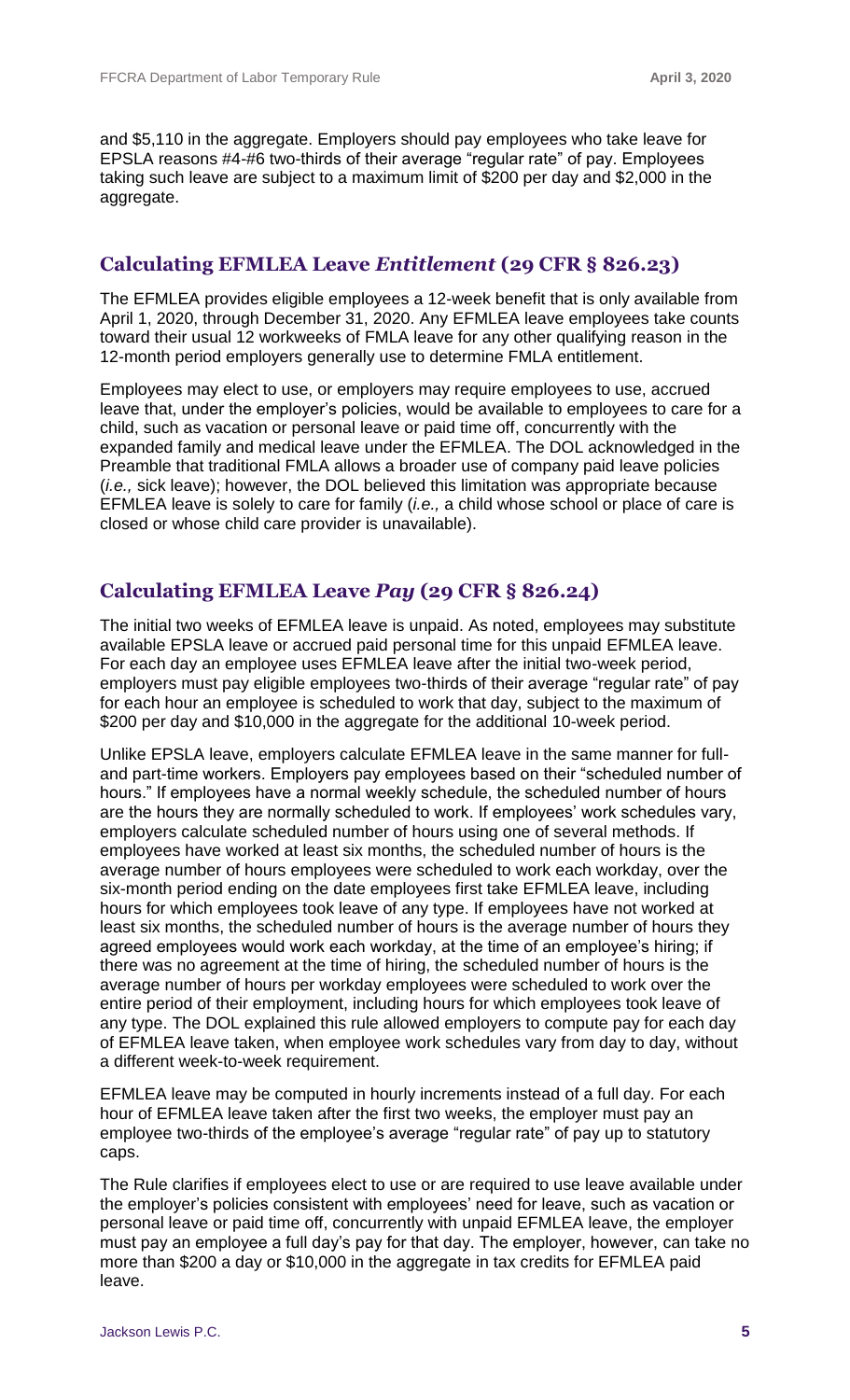The Rule also clarified that employers begin paying employees who take EFMLEA leave after two weeks, rather than 10 days. In the Preamble, the DOL explained the EPSLA and EFMLEA are designed to work in tandem to provide continuous income for an employee to care for their child whose school or place of care is closed, or whose child care provider is unavailable, for a COVID-19-related reason. Referencing two weeks in the Rule ensures consistent administration of these two overlapping paid FFRCA leaves.

#### **Calculating the "Average Regular Rate" under the FFCRA (29 CFR § 826.25)**

Employers must use an "average regular rate" to compute pay for EPSLA and EFMLEA leave. Employers do this in two steps. First, using the methods contained in 29 CFR Parts 531 and 778, employers must calculate the regular rate for each full workweek in which an employee has been employed over the lesser of: (i) the six-month period ending on the date on which the employee takes Paid Sick Leave or Expanded Family and Medical Leave; or (ii) the entire period of employment. Then, employers must "average" the weekly regular rates by weighting them by the number of hours worked for each workweek. In other words, the Rule requires employers to add up all of the earnings that are not excluded from the regular rate as required by the FLSA and divide those wages by all of the hours worked by the employee to obtain the weighted average of the regular rate over the applicable time period in (i) or (ii).The DOL provided the following example in the Preamble to illustrate this point:

For example, consider an employee who receives \$400 of non-excludable compensation in one week for working 40 hours and \$200 of non-excludable compensation in the next week for working ten hours. The regular rate in the first week is \$10 per hour (\$400  $\pm$  40 hours), and the regular rate for the second week is \$20 per hour (\$200  $\pm$  10 hours). The weighted average, however, is not computed by averaging \$10 per hour and \$20 per hour (which would be \$15 per hour). Rather, it is computed by adding up all compensation over the relevant period (here, two workweeks), which is \$600, and then dividing that sum by all hours worked over the same period, which is 50 hours. Thus, the weighted average regular rate over this two-week period is \$12 per hour (\$600  $\pm$  50 hours).

The DOL explained in the Preamble that the Rule's method of determining the regular rate for EPSLA and EFMLEA leave was necessary to ensure it was representative of the employee's regular rate from week to week.

#### **Employee Eligibility (29 CFR § 826.30)**

The EPSLA and EFMLEA have different employee eligibility requirements. All employees employed by a covered employer are eligible to take EPSLA leave regardless of their duration of employment, but employees must be employed for at least 30 calendar days to be eligible for EFMLEA leave, subject to certain exceptions discussed below. Each day employees are on their employer's payroll count toward the EFMLEA 30-day requirement, regardless of whether employees actually work during those days or weeks. Employees who are laid off or otherwise terminated by employers on or after March 1, 2020, are considered to have been employed for at least 30 calendar days provided (1) their employers rehire or otherwise reemploy them on or before December 31, 2020; and (2) the employees had been on their employers' payrolls for 30 or more of the 60 calendar days before the date they were laid off or otherwise terminated.

*Health Care Provider and Emergency Responder Employee Exclusions*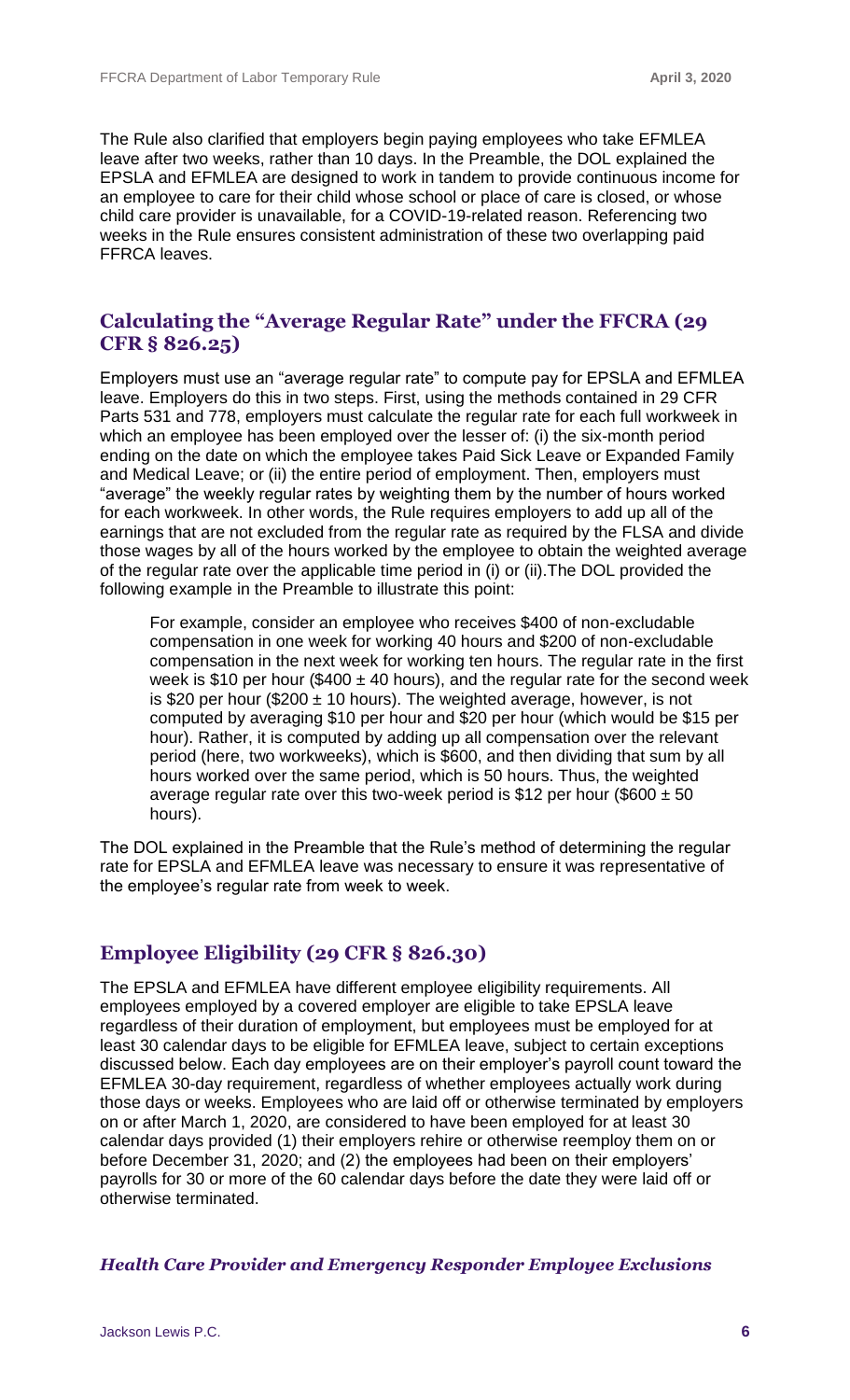Both the EFMLEA and the EPSLA provide that employers may elect to exclude employees who are "health care providers" or "emergency responders" from taking EPSLA or EFMLEA leave. If employers choose to exclude such employees, the employees are still entitled to all earned or accrued sick, personal, vacation, or other leave under their employers' policies. If employers do not elect to exclude such individuals, their EPSLA and EFMLEA leaves are subject to all EPSLA and EFMLEA requirements and should be treated in the same manner for tax credit purposes.

For purposes of the exclusion, "health care provider" is defined much broader than the FMLA's usual health care provider definition. The FMLA definition addresses the type of medical professionals who are capable of diagnosing serious health conditions and issuing related FMLA medical certifications. According to the Rule, the EPSLA and EFMLEA excludes as "health care providers" individuals who are not diagnosing medical professionals, including any individual who is capable of providing health care services necessary to combat the COVID-19 public health emergency. The list of individuals who may qualify is long and includes not only medical professionals, but other workers who are needed to keep hospitals and similar health care facilities wellsupplied and operational. Anyone employed at a doctor's office, hospital, nursing facility, and other health-related entities could be exempted from EPSLA and EFMLEA leave requirements.

The FMLA's health care provider definition under FMLA regulation § 825.102 continues to apply for other FFCRA purposes, such as identifying health care providers who may advise an employee to self-quarantine for COVID-19-related reasons.

The Rule broadly defines "emergency responder" as anyone necessary for the provision of transport, care, healthcare, comfort and nutrition of such patients, or others needed for the response to COVID-19. This includes, but is not limited to, military or national guard, law enforcement officers, correctional institution personnel, fire fighters, emergency medical services personnel, physicians, nurses, public health personnel, emergency medical technicians, paramedics, emergency management personnel, 911 operators, child welfare workers and service providers, public works personnel, and persons with skills or training in operating specialized equipment or other skills needed to provide aid in a declared emergency, as well as individuals who work for such facilities employing these individuals and whose work is necessary to maintain the operation of the facility.

The DOL explains these broad exclusions ensure providing EPSLA and EFMLEA leave do not come at the expense of fully staffing the necessary functions of society during the COVID-19 pandemic, including the functions of emergency responders.

Finally, the Rule explains that the Director of the Office of Management and Budget (OMB) has authority to exclude certain U.S. Government Employers with respect to categories of Executive Branch Eligible Employees from the requirement to provide EFMLEA leave, and also has authority to exclude certain Employees from the definition of "Employee" for purposes of the EPSLA.

#### **Employer Coverage (29 CFR § 826.40)**

The EPSLA and EFMLEA cover all private employers that employ fewer than 500 employees at the time employees take EPSLA and/or EFMLEA leave. The Rule confirms employers should determine whether they are covered by counting their employees at the time employees take leave. Therefore, if an employee requests EPSLA leave on April 15 and the employer has fewer than 500 employees as of April 15th, the employer is covered and must grant leave. If another employee requests EPSLA leave on May 15, and that same employer employs more than 500 employees on May 15, the employer is no longer covered and is not required to provide the employee EPSLA leave.

To determine coverage, employers must count all full-time and part-time employees, employees on leave, temporary employees who are jointly employed by the employer and another employer, and day laborers supplied by a temporary placement agency.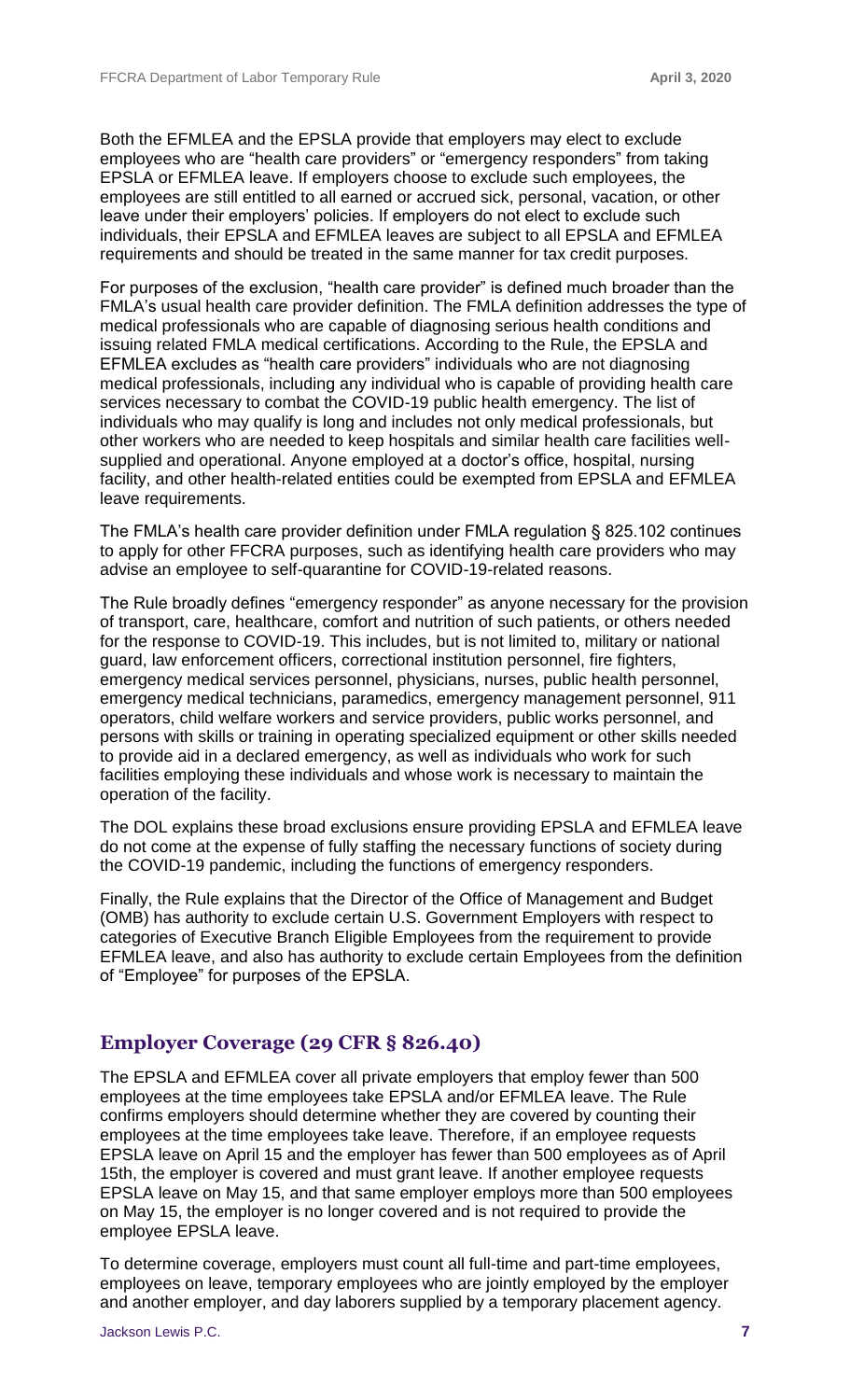Employers should not count individuals who are independent contractors under the FLSA. Significantly, the DOL states employers should exclude employees who have been "laid off" or "furloughed" and have not subsequently been reemployed; but notably, there is no definition of the term "furlough." Significantly, excluding individuals on all furloughs, even if furloughed employees expect to return to work, will reduce the employee count resulting in more employers being covered under the EPSLA and EFMLEA. Additionally, employers should count only employees who are employed within the United States, the District of Columbia, or any U.S. Territory or possession.

Section 826.40(a) further explains that employers should count all employees commonly employed by joint employers or all employees employed by integrated employers in determining the number of employees they employ for this purpose. The FLSA's test for joint employer status applies in determining who is a joint employer for purposes of coverage, and the FMLA's test for integrated employer status applies in determining who is an integrated employer under both the EPSLA and the EFMLEA.

Private employers with fewer than 50 employees may be exempt from providing employees with EPSLA for EPSLA reason #5 or with EFMLEA. To be exempt, small employers must show: (1) providing the leave would cause the employer's expenses and financial obligations to exceed available business revenue and cause the company to cease operating at a minimal capacity; (2) the absence of the employee or employees requesting leave would pose a substantial risk to the financial health or operational capacity of the company because of their specialized skills, knowledge of the business, or responsibilities; or (3) the company cannot find enough other workers who are able, willing, and qualified, and who will be available at the time and place needed, to perform the labor or services the employee or employees requesting leave provide, and these labor or services are needed for the small employer to operate at a minimal capacity. Such employers may not necessarily deny leave to all of their employees. The employer may deny paid sick leave or expanded family and medical leave only to those otherwise eligible employees whose absence would cause the company's expenses and financial obligations to exceed available business revenue, pose a substantial risk, or prevent the small employer from operating at minimum capacity, respectively.

If small employers decide to deny leave based on this exemption, they must document the facts and circumstances that meet the criteria set forth in the Rule to justify the denial. Employers should not send the documentation to the DOL, but rather retain the records for their own files.

Most public employers must comply with the EPSLA and EFMLEA. All covered public agencies must comply with both the EPSLA and the EFMLEA regardless of the number of employees they employ, although such employers may exclude employees who are health care providers or emergency responders as described in § 826.30(c). Section 826.40(c) also provides further information about which parts of the federal government must comply with these Acts. Only public employers of employees covered by Title I of the FMLA are subject to the requirements of the EFMLEA. Employers of federal employees covered by Title II of the FMLA are not subject to requirements of the EFMLEA.

#### **Intermittent Leave & Reporting to Worksite (29 CFR § 826.50)**

An employer and employee must agree for employees to take EPSLA or EFMLEA leave intermittently. Such an agreement can, but is not required to, be memorialized in writing; a clear and mutual understanding is sufficient.

If employers and employees agree, employees can take the entire amount of EPSLA or EFMLEA leave for school/care center closures intermittently, including in any time increment to which they agree. This is consistent with the expectation that employees taking leave for these reasons may need to cease working throughout the day to supervise or care for children.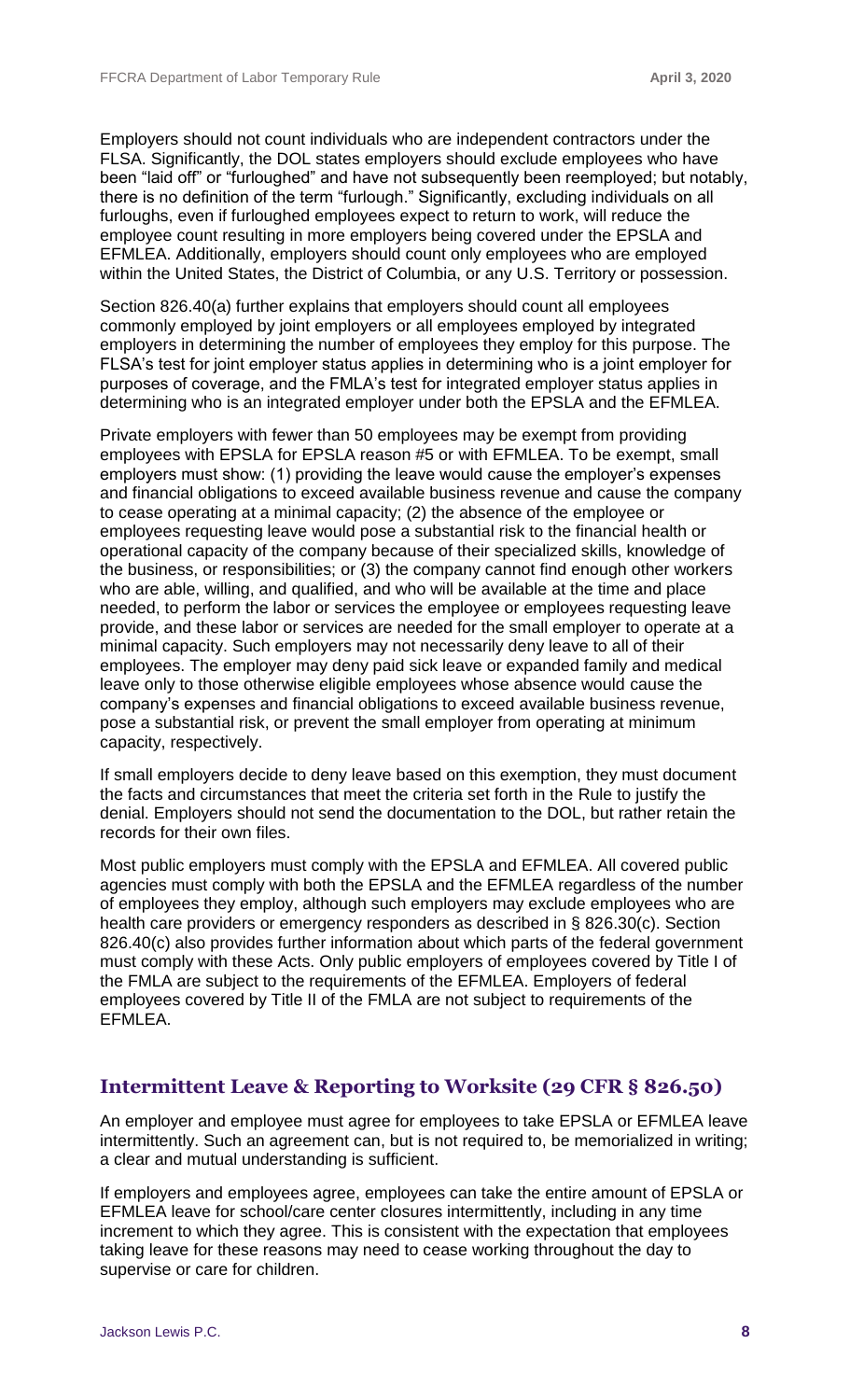Given that leave for EPSLA reasons #1, #2, #3, #4, or #6 is intended, in significant part, to prevent COVID-19 spread, employees may not report to work at their employers' worksites when taking such leave. Additionally, such leave generally would be taken continuously until employees exhaust or no longer need the leave. However, if employees are teleworking, employers and employees can agree to take EPSLA leave intermittently for any EPSLA reason and in any agreed upon increment of time, but only when the employee is unavailable to work because of a COVID-19-related reason.

Only actual leave time taken can be counted against an employee's leave entitlement.

#### **Coordinating EPSLA and EFMLEA (29 CFR § 826.60)**

The benefits provided by the EPSLA run concurrently with those provided under the EFMLEA when taken for school or child care closure/unavailability. The first two weeks of leave (up to 80 hours) may be paid under the EPSLA; the subsequent weeks are paid under the EFMLEA. An employee's prior use of EPSLA leave will impact the amount of EPSLA leave that remains available to the employee. Employees who have exhausted their 12-workweek FMLA entitlement are not precluded from taking EPSLA leave.

The Rule clarifies the circumstances when employees may use unpaid periods of EFMLEA leave with other accrued employer-provided leave. Where eligible employees take EFMLEA leave after taking all or part of their EPSLA leave for a reason other EPSLA reason #5, all or part of their first 10 days (or first two weeks) of EFMLEA leave may be unpaid because they will have exhausted their EPSLA leave entitlement. Under those circumstances, eligible employees may choose to substitute earned or accrued employer-provided paid leave during this initial two-week period. The term substitute means the preexisting employer-provided paid leave, which had been earned or accrued pursuant to the employer's established policies, will run concurrently with the unpaid EFMLEA leave. Accordingly, eligible employees receive pay pursuant to their employer's preexisting paid leave policy during this period of otherwise unpaid EFMLEA leave. If eligible employees do not elect to substitute paid leave for unpaid EFMLEA leave, or employer policies do not require employees to substitute employer-provided paid time for unpaid EFMLEA leave, employees will remain entitled to any paid leave that they had earned or accrued under the terms of their employer's plan.

#### **Coordinating EFMLEA and FMLA (29 CFR § 826.70)**

EFMLEA amended FMLA to allow eligible employees to use their basic 12-week FMLA leave entitlement to care for the same reasons as EPSLA leave reason #5 (to care for their son or daughter whose school or place of care is closed or child care provider is unavailable due to COVID-19 reasons). If eligible employees have already taken the full 12 workweeks of FMLA leave for other FMLA reasons, they may not take EFMLEA leave. Eligible employees can take a maximum of 12 workweeks of EFMLEA leave during the period in which the EFMLEA leave may be taken (April 1, 2020, to December 31, 2020), even if that period spans two FMLA leave 12-month periods. For example, if an employer's 12-month period begins on July 1, and an eligible employee took seven weeks of EFMLEA leave in May and June, 2020, the eligible employee could only take up to five additional weeks of EFMLEA leave between July 1 and December 31, 2020, even though the first seven weeks of EFMLEA leave fell in the prior 12-month period. We expect this may require some employers and leave administrators to modify existing leave systems to track and calculate EFMLEA leave entitlements accurately.

As discussed above, the first two weeks of EFMLEA leave is unpaid and eligible employees may substitute EPSLA leave at two-thirds the employee's regular rate of pay (up to the statutory daily cap of \$200) or, if EPSLA leave is exhausted, accrued paid leave provided by the employer during this period. After the first two weeks of leave, EFMLEA leave is paid at two-thirds the eligible employee's regular rate of pay, up to \$200 per day per eligible employee.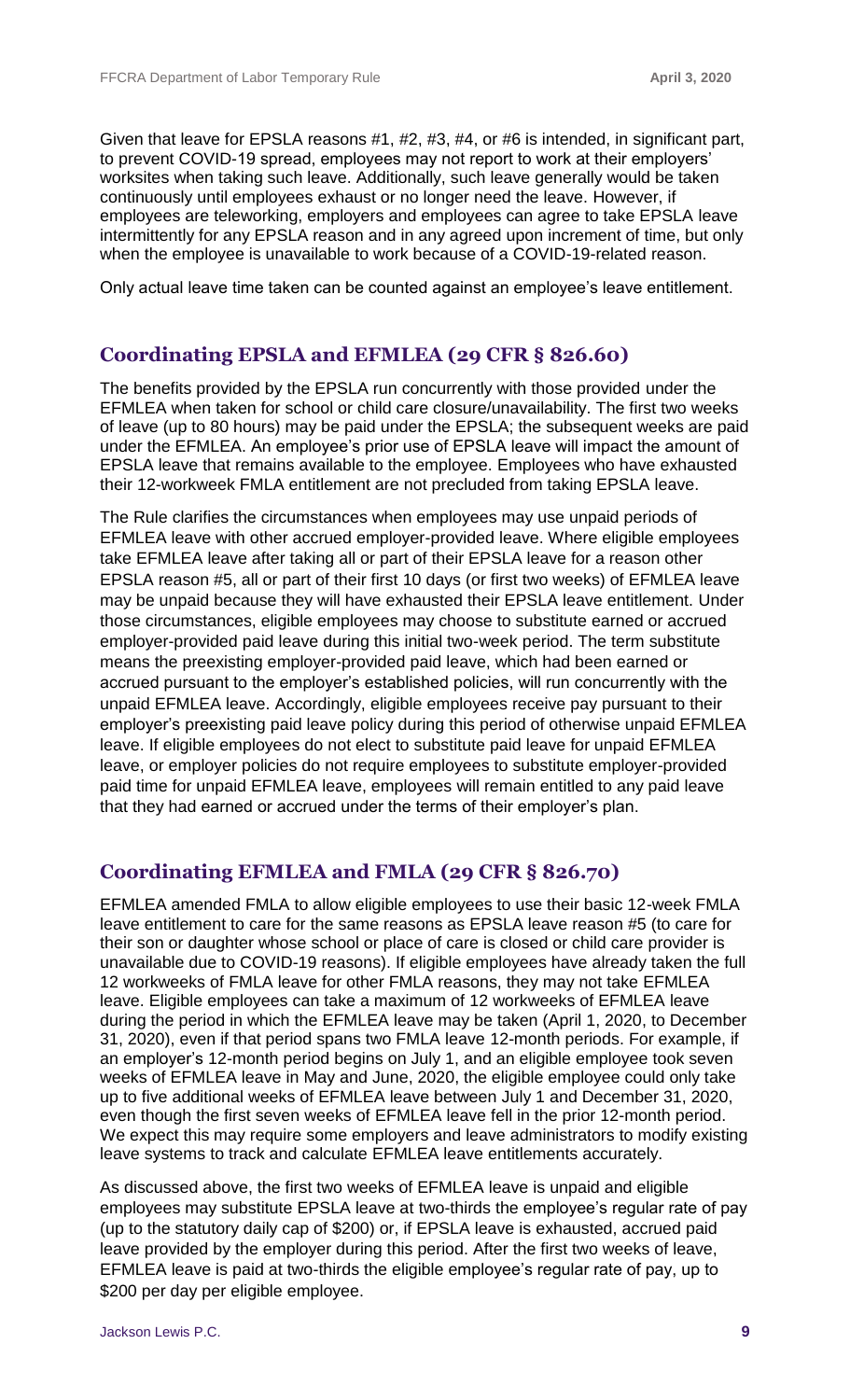Because the remaining period (after the initial two weeks) of EFMLEA leave is not unpaid, the FMLA provision for substitution of accrued paid leave is inapplicable, and neither eligible employees nor employers may require substitution of accrued paid leave. However, employers and eligible employees may agree, where federal or state law permits, to have paid leave supplement EFMLEA pay to enable employees to receive full pay or wages. For example, eligible employees and their employers may agree to supplement EFMLEA leave by applying one-third of an hour of accrued vacation for each hour of paid EFMLEA leave. If eligible employees and their employers do not agree to supplement paid leave in the manner described above, employees will remain entitled to all the paid leave which they earned or accrued under their employer's plan for later use. This option is not available to federal agencies if such partial leave payment would be contrary to a governing statute or regulation.

#### **Employer Notice Obligations (29 CFR § 826.80)**

All covered employers must post the DOL's model notice in a conspicuous place, but they can also satisfy the requirement by emailing or direct mailing the notice or posting on an internal or external employee information website. As with traditional FMLA, the notice can be provided in a different format, but it must at a minimum include all of the information on the model notice. Employers who provide the notice to sensory-impaired individuals must comply with all applicable requirements under federal or state law. There is no required translation or provision of the notice other than in English, although a Spanish version is available. Employers who are covered under EFMLEA but no other FMLA provisions can satisfy notice requirements by posting this notice. Even if a small employer chooses to exempt any employees as permitted, the employer is still required to post a notice.

According to the Preamble, an employer is not required to provide the FMLA "specific notice obligations" for EFMLEA (*i.e.,* notice of eligibility and rights and responsibilities or leave designation). However, FMLA employers with established practices on specific notices may prefer to apply existing practice to EFMLEA users.

#### **Employee Notice & Documentation Obligations (29 CFR §§ 826.90 and 826.100)**

Employees seeking leave under the EPSLA and EFMLEA generally have notice and documentation obligations similar, but a bit more relaxed than that required for traditional FMLA. As with traditional FMLA, notice obligations focus on the requirement to provide notice, the time frame for providing notice, and the content of such notice. The temporary rule covers all of these requirements and closely aligns them with an employee's obligation to provide supporting documentation.

Employees are always supposed to provide at least reasonable notice of the need for leave after the first day, or portion of a day, that they seek leave for a qualifying FFCRA purpose. Generally, it will be reasonable for employer to require an employee to comply with the employer's usual and customary notice and procedural requirements for requesting leave, absent unusual circumstances. If paid sick leave or expanded FMLA is taken because of a child's school or place of care is closed, or a child care provider is unavailable due to COVID-19 reasons, and the need for leave was foreseeable, then employees must give notice of the need for leave as soon as practicable.

When providing oral notice of their need for leave, employees generally must provide enough information to inform employers that they need leave for FFCRA qualifying reasons. The Rule permits employers to seek verbal notice of the same information employers can seek in supporting documentation. This makes sense, because if employers intend to seek tax credits for FFCRA leave, they must ensure they only approve leaves for which the necessary documentation can be provided. This, in turn, means the employers may require different types of notice and documentation for different leave reasons.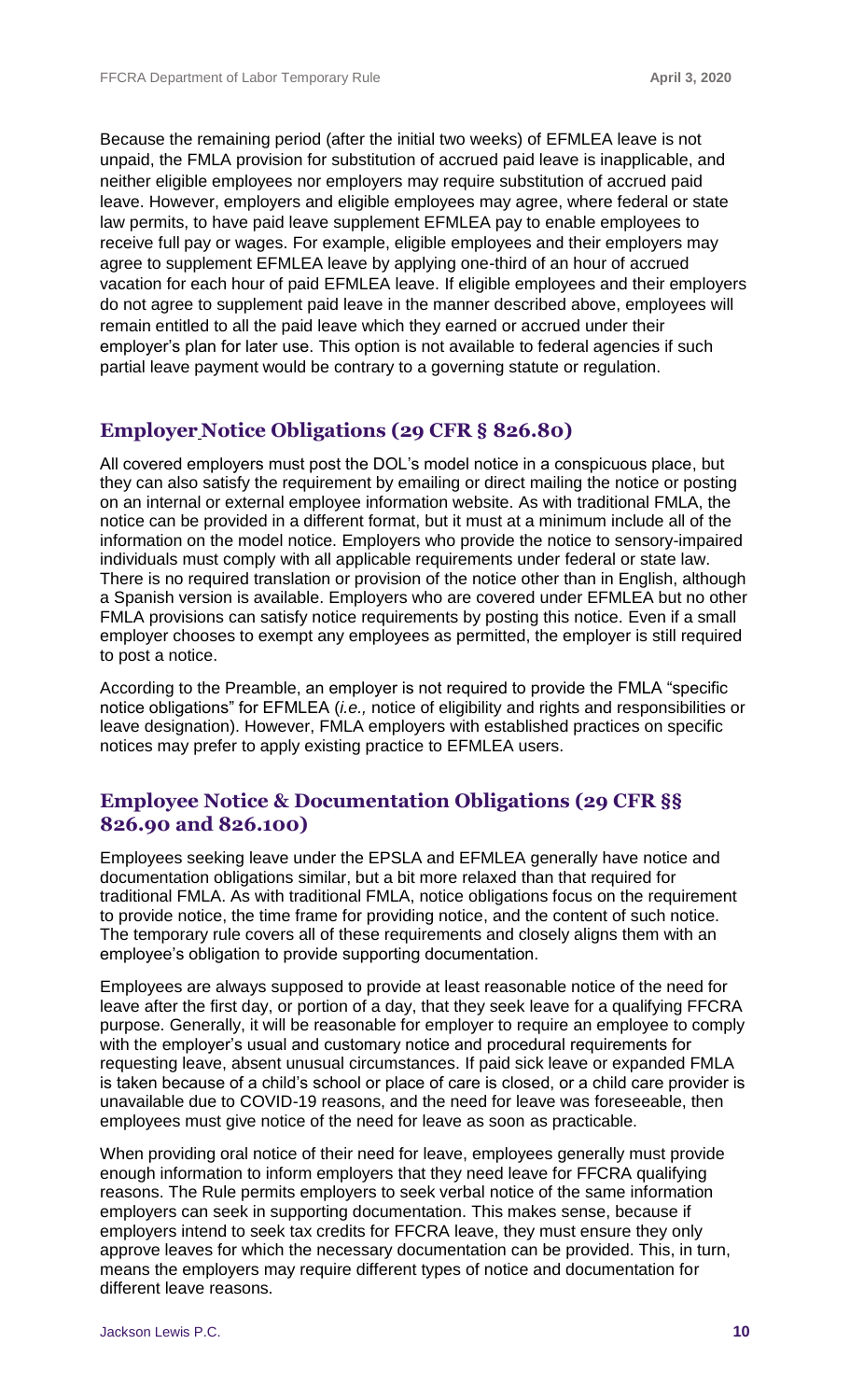For all leaves, employers can require oral notice and documentation of the requested leave date(s), qualifying leave reasons, and an oral or written statement that the employee is unable to work because of the qualifying leave reason. If employees seek leave because they or a family member are subject to a quarantine or isolation order, they must notify the employer of the government entity that issued the order. If employees seek leave because a health care provider has advised them to selfquarantine due to COVID-19 concerns, they must provide the name of the health care provider who advised them. If employees seek leave because of the closing of their child's school or place of care or the unavailability of a child care provider, employees must provide the name of the son or daughter being cared for; the name of the school, place of care, or child care provider that has closed or become unavailable; and a representation that no other suitable person will be caring for the son or daughter during the period for which the employee takes EPSLA or EFMLEA leave. The DOL also confirms that for leave taken under the FMLA for an employee's own serious health condition related to COVID-19, or to care for the employee's spouse, son, daughter, or parent with a serious health condition related to COVID-19, the normal FMLA certification requirements still apply.

If employees fail to give proper notice, employers should give them notice of the failure and an opportunity to provide the required documentation prior to denying the request for leave. Employers can request employees to provide additional material they may need to support requests for FFCRA tax credits and can delay or deny leave if materials sufficient to support tax credits are not provided. Given the need for documentation, we recommend employers develop FFCRA leave requests forms to guide notice and documentation practices.

#### **Health Care Coverage (29 CFR § 826.110)**

Similar to traditional FMLA, employees who takes EPSLA or EFMLEA leave are entitled to continued coverage under their employer's group health plan on the same terms as if they did not take leave. The Rule defines "group health plan" in the same manner as the FMLA. The scope of employers' obligations to continue group health plan coverage essentially also parallel those when employees take FMLA leave for other reasons. In particular, while employees take EPSLA or EFMLEA leave, employers must maintain the same group health plan benefits provided to employees and their family members covered under the plan before taking leave; this includes medical care, surgical care, hospital care, dental care, eye care, mental health counseling, substance abuse treatment, and other benefit coverage. This requirement also applies to benefits provided through a supplement to a group health plan, whether or not the supplement is provided through a flexible spending account or other component of a cafeteria plan.

The Rule clarifies that employees remain responsible for paying the portion of group health plan premiums they had paid before taking EPSLA or EFMLEA leave. If premiums are raised or lowered, employees would be required to pay the new employee premium contributions on the same terms as other employees. An employee's share of premiums must be paid by the method normally used during any paid leave, presumably, as a payroll deduction. If leave is unpaid, or employee pay during leave is insufficient to cover an employee's share of the premiums, employers may obtain payment from employee following the methods set forth in the FMLA. Like FMLA, employees may choose not to retain group health plan coverage while taking EPSLA or EFMLEA leave; however, upon returning from leave, they are entitled to have health care coverage reinstated on the same terms prior to taking the leave, including family or dependent coverages, without any additional qualifying period, physical examination, exclusion of preexisting conditions, and so on.

#### **Multiemployer Plans (29 CFR § 826.120)**

Employees covered by collective bargaining agreements are entitled to the benefits provided by the FFCRA. An employer must satisfy its obligation to provide FFRCA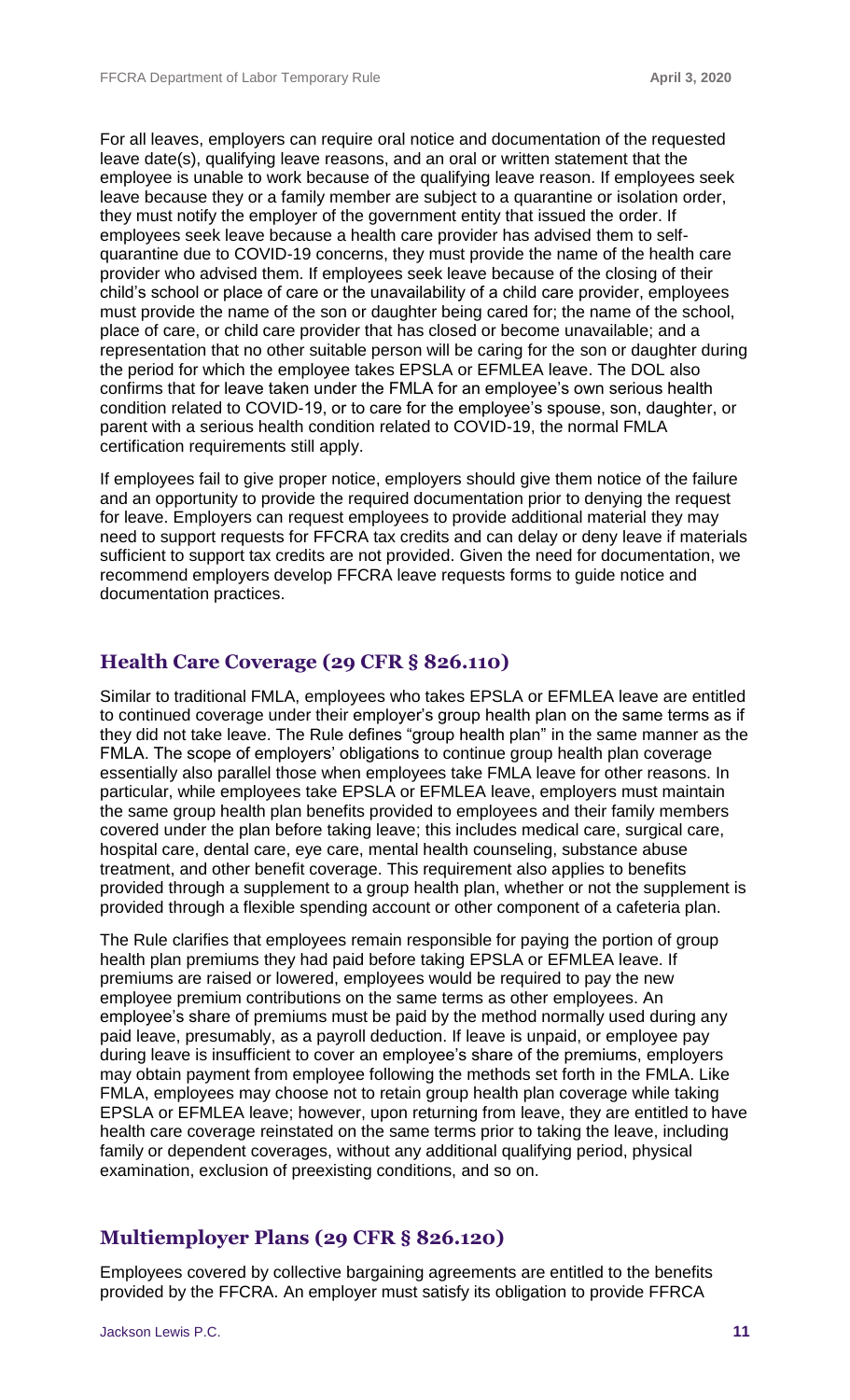benefits afforded to represented employees consistent with its obligations under the terms of the applicable collective bargaining agreement.

If an employer is a signatory to a multiemployer collective bargaining agreement, the employer may satisfy both its paid sick leave and paid FMLA leave obligations by making contributions to the multiemployer fund, plan, or other program based on the number of hours of pay to which each employee is entitled, consistent with the terms of the multiemployer collective bargaining agreement. If required contributions are made to such fund, plan or program, the employer's obligations are satisfied upon transmittal of the payment and the fund, plan, or program then is required to make the appropriate payments to employees.

#### **Return to Work & Job Restoration Rights (29 CFR § 826.130)**

Job restoration rights under the EPSLA and EFMLEA mirror those under FMLA. With certain limitations that also exist under FMLA, employees are entitled to be restored to the same or an equivalent position upon return from EPSLA or EFMLEA leave. Like FMLA, the FFCRA does not protect employees from employment actions, such as layoffs, that would have affected employees had leave not been taken. Like FMLA, employers must be able to demonstrate that employees would have been laid off even if they had not taken leave. The DOL clarifies that 29 CFR § 825.216 applies to any failure to provide job restoration.

The EFMLEA amendments to the FMLA specify the FMLA's job restoration provisions do not apply to employers who have fewer than 25 employees if all four of the following conditions are met: (a) the employee took leave to care for their son or daughter whose school or place of care was closed or whose child care provider was unavailable; (b) the employee's position no longer exists due to economic or operating conditions that (i) affect employment and (ii) are caused by a public health emergency (*i.e.,* due to COVID-19 related reasons) during the period of the employee's leave; (c) the employer made reasonable efforts to restore the employee to the same or an equivalent position; and (d) if the employer's reasonable efforts to restore the employee fail, the employer makes reasonable efforts for a period of time to contact the employee if an equivalent position becomes available. The period of time is one year, beginning either on the date the leave related to COVID-19 reasons concludes, or the date 12 weeks after the employee's leave began, whichever is earlier.

As the EFMLEA provisions amend the FMLA, the FMLA's limitation concerning job restoration for "key" employees also applies to EFMLEA leave.

#### **Recordkeeping (29 CFR § 826.140)**

The Rule explains employer recordkeeping requirements, including what documents employers should create and retain to support their claim for IRS tax credits. Employers are required to retain all documentation relating to the need for FFCRA leaves for four years, regardless of whether leaves were granted or denied. The four-year retention period applies to documentation noted below. If employees provide oral statements to support their leave requests, employers also must document and maintain that information.

Employers that deny EPSLA or EFMLEA leave requests due to the limited small business exemption (*i.e.,* having fewer than 50 employees for leaves due to EPSLA reason #5 and/or EFMLEA) must document the determination by its authorized officer that it is eligible for the exemption and retain that documentation.

To claim tax credits from the IRS, employers are advised to maintain the following records:

 Documentation to show how the employer determined the amount of paid sick leave and expanded family and medical leave paid to employees that are eligible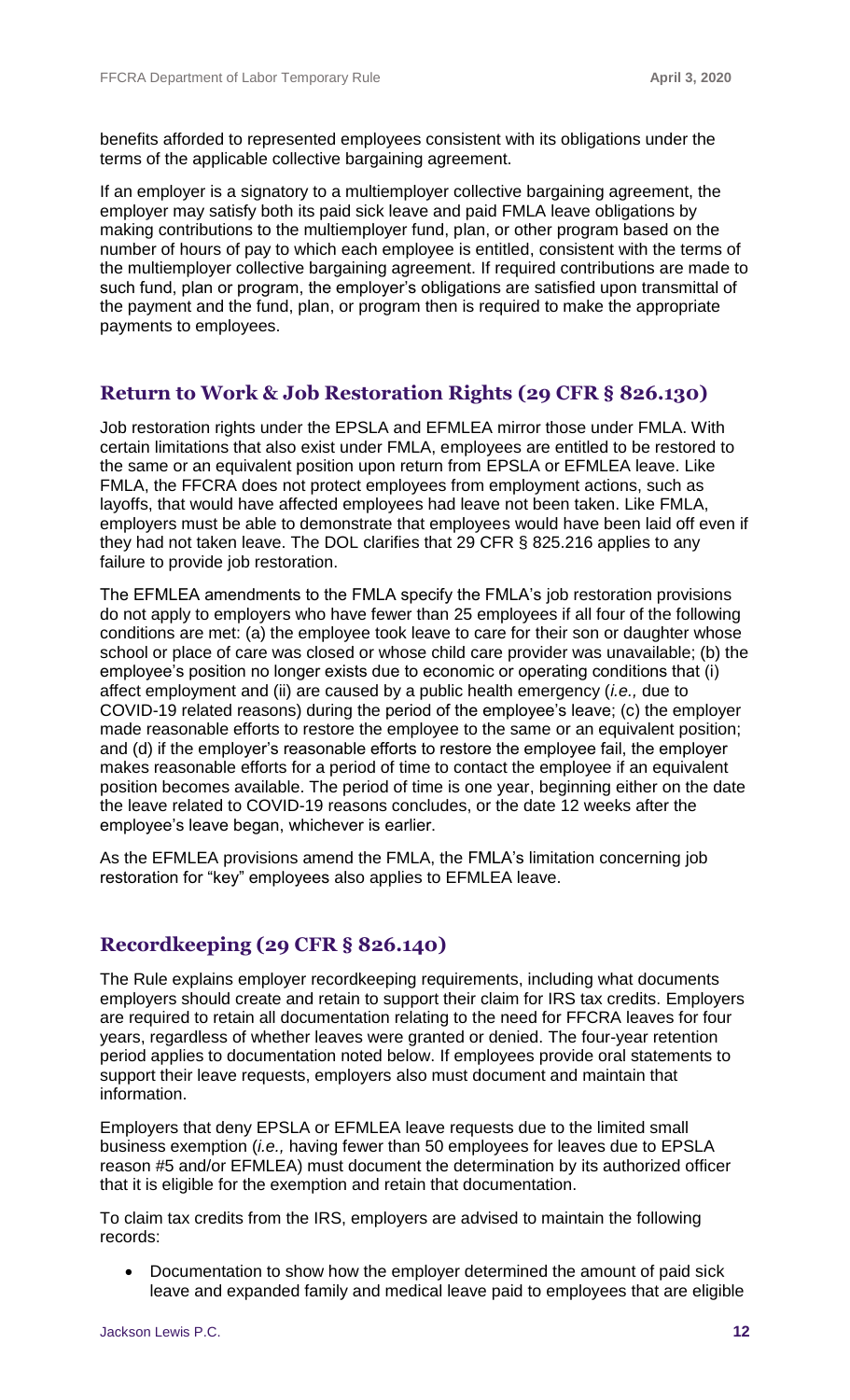for the tax credit, including records of work, telework, and EPSLA and EFMLEA leave;

- Documentation to show how the employer determined the amount of qualified health plan expenses that it allocated to wages;
- Copies of any completed IRS Forms 7200 that the employer submitted to the IRS;
- Copies of the completed IRS Forms 941 the employer submitted to the IRS or, for employers that use third-party payers to meet their employment tax obligations, records of information provided to the third-party payer regarding the employer's entitlement to the credit claimed on IRS Form 941; and
- Other documents needed to support its request for tax credits pursuant to IRS applicable forms, instructions, and information for the procedures that must be followed to claim a tax credit.

For more information on tax credits, employers should consult additional [guidance](https://www.irs.gov/newsroom/covid-19-related-tax-credits-for-required-paid-leave-provided-by-small-and-midsize-businesses-faqs) on the IRS website.

#### **Prohibited Acts & Enforcement under EPSLA (29 CFR § 826.150)**

Employers are prohibited from discharging, disciplining, or discriminating against employees because they took EPSLA leave, initiated a proceeding under or related to EPSLA leave, or testified or is about to testify in such a proceeding. Employers who violate the EPSLA leave requirements are considered to have failed to pay the minimum wage required by the FLSA. Employers who violate the prohibition on discharge, discipline, or discrimination also are considered to have violated FLSA sections 16 and 17.

#### **Prohibited Acts & Enforcement under EFMLEA (29 CFR § 826.151)**

For EFMLEA leave purposes, employers are subject to the FMLA's prohibitions against interference with the exercise of rights, discrimination, and interference with proceedings or inquiries. Employers who violate EFMLEA prohibitions also are subject to the enforcement provisions set forth in the FMLA, with one exception: employees can only file a lawsuit against their employers for EFMLEA violations if their employers are otherwise covered under the FMLA's traditional leave provisions (meaning, they had 50 or more employees for each working day during each of 20 or more calendar workweeks in the current or preceding calendar year).

#### **Complaint Filing & DOL Investigation Procedures (29 CFR §§ 826.152 – 826.153)**

A complaint alleging any violation of the EPSLA and/or the EFMLEA may be filed in person, by mail, or by telephone, with the DOL Wage and Hour Division. Any such complaint must be in writing and should include a full statement of the acts and/or omissions, with pertinent dates, that are believed to constitute the violation.

Under the EPSLA, the Secretary of Labor may investigate and gather data in the same manner as authorized by sections 9 and 11 of the FLSA. Under the EFMLEA, the Secretary of Labor may investigate and gather data in the same manner as authorized by sections 106(a) and (d) of the FMLA.